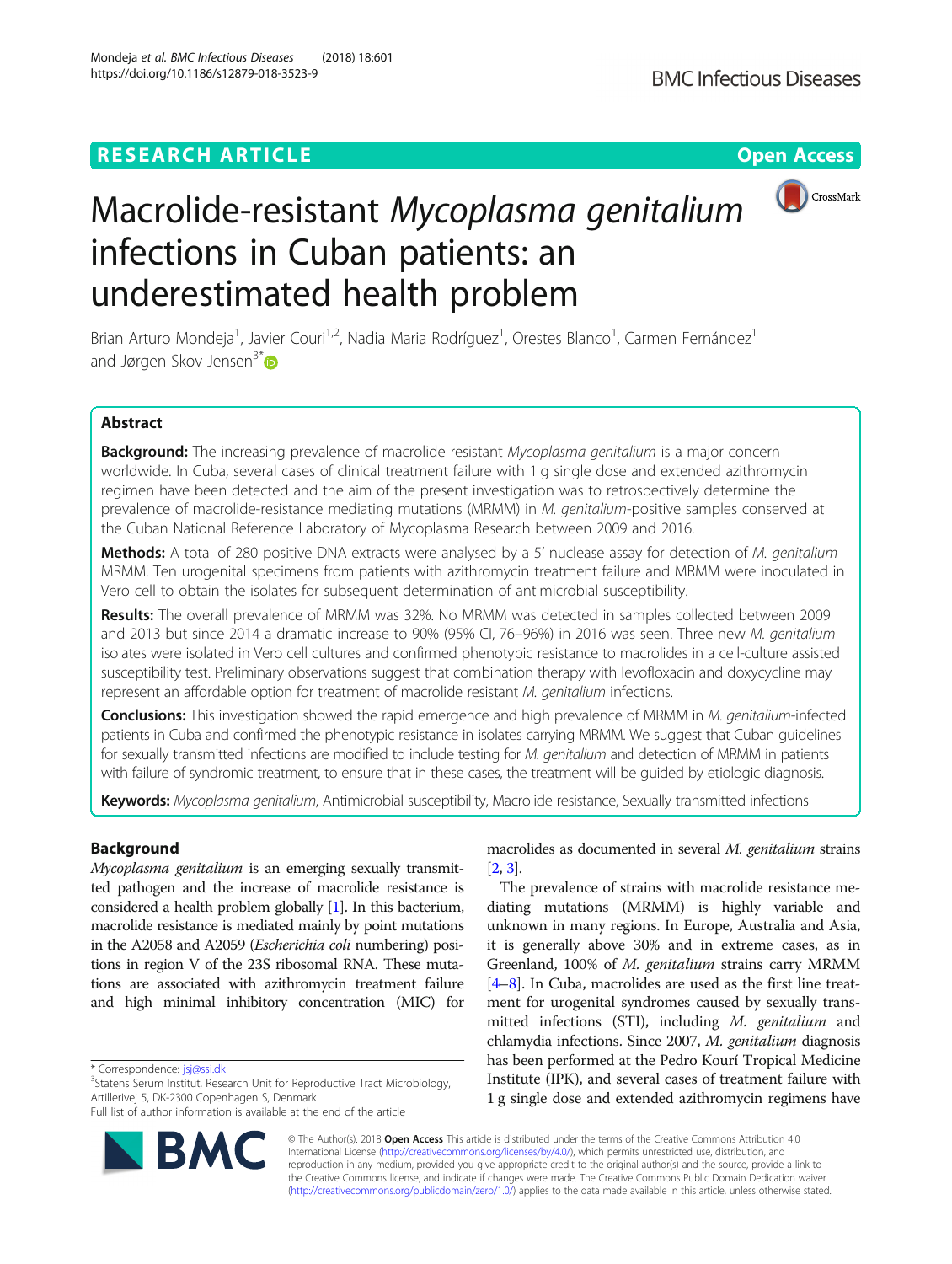been detected in the IPK - STI clinic within recent years. In 2015, a new macrolide resistant M. genitalium strain (B19, A2059G mutation) was isolated from one of these patients using Vero cell co-culture [\[9](#page-5-0)], and antimicrobial susceptibility patterns were determined using a cellassisted procedure [[10](#page-5-0)]. However, no data about the prevalence of MRMM carrying M. genitalium strains in Cuba are available, but clinical experience of macrolide treatment failures and the isolation of at least one MRMM strain suggest the possible circulation of MRMM carrying M. genitalium strains in Cuban patients after 2015, which has direct implications for the effectiveness of syndromic management of STI.

The aim of the present investigation was to retrospectively determine MRMM prevalence in M. genitalium- positive samples conserved at the Cuban National Reference Laboratory of Mycoplasma Research on IPK between 2009 and 2016.

# Materials and methods

# Study design

A retrospective study was conducted at the Cuban National Reference Laboratory of Mycoplasma Research – IPK, for the direct detection of MRMM in M. genitalium positive clinical samples archived since 2009. This study was approved by The Pedro Kourí Tropical Medicine Institute Ethical Board (approval CEI-IPK 57–16) and written informed consent to participate and publish was obtained from all patients.

#### M. genitalium positives specimens

For the study, a total of 280 M. genitalium positive DNA extracts from Cuban patients with urogenital syndromes, spontaneous abortion and infertility were analysed. These were representing all samples submitted to IPK for M. genitalium diagnosis since 2009 and up to December 2016. DNA was extracted by the Chelex 100 method and con-served at −80 °C [[11](#page-5-0)]. Until December of 2014, M. genitalium diagnosis was performed by a 16S rRNA singleplex-PCR with internal control [\[12\]](#page-5-0) and confirmation by a qPCR based in the amplification of  $mqpB$  gene [[11](#page-5-0)]). Since January of 2015, M. genitalium diagnosis was performed by the same *mgpB* gene qPCR mentioned above and the confirmation was with a *mgpA* gene – qPCR [\[13\]](#page-5-0). For each patient, only the first positive specimen was included in the study.

#### Detection of MRMM

DNA specimens were analyzed by a modification of the 5′ nuclease genotyping assay for M. genitalium MRMM testing, described by Kristiansen et al. [[14](#page-5-0)]. In brief, a qPCR mix was prepared in a final volume of 25 μL containing 500 nM of the 23S rRNA gene primers described by Jensen et al. [\[15](#page-5-0)], 200 nM of wild-type probe: Cy5-GGA CGG AAA GAC CCC GTG AAG CTT T-BHQ2, 100 nM of each MRMM probes MRMM-A2058G: FAM-GAC GGG AAG ACC CCG TGA AGC TTT-BHQ1 and MRMM-A2059G: FAM- GAC GGA GAG ACC CCG TGA AGC TTT-BHQ1 [[14](#page-5-0)], and 1.5 U of TopTaq-polymerase (Qiagen,Hilden, Germany). As positive controls for MRMM, DNA from M. genitalium strains M6271 (A2058G), M6489 (A2059G) and M6302 (A2058C) were used, and as wild-type *M. genitalium* strains the Danish strains M2300, M2321 and M2341 were used [[3](#page-5-0)].

Samples were amplified and analysed in a Rotor-Gene Q 5-plex instrument (Qiagen) using the same amplification program as described by Kristiansen et al. [[14\]](#page-5-0). Results were analysed using the Rotor-Gene Q Software Version 2.1.0.9 (Qiagen) by the Scatter Analysis module with the reading combination of the green and red fluorescence channel.

# Isolation and determination of antimicrobial susceptibility of MRMM strains from clinical specimens

Ten urogenital specimens from patients with azithromycin treatment failure and with an  $M$ . genitalium load > 10,000 genome equivalents (geq) per mL, were inoculated in Vero cell as previously described [[16](#page-5-0)] in an attempt to obtain new isolates. The specimens comprised seven male urethral swabs (three male homosexual couples and one heterosexual man) and three endocervical swabs (one of them from the female partner of the male patient providing the sample yielding the B19 strain previously described [[10](#page-5-0)]). In order to document lack of cross-contamination between cell cultures, an *mgpB* based DNA typing method [[17](#page-5-0)] was applied to primary samples and isolated strains.

Antimicrobial susceptibility testing was performed by a cell-assisted procedure as previously described, but with an incubation time of 28 days [[10\]](#page-5-0). MICs to azithromycin, erythromycin, doxycycline, tetracycline, ciprofloxacin, ofloxacin, moxifloxacin and levofloxacin was defined as the lowest concentration of antimicrobial capable of inhibiting 99% of the M. genitalium growth in the test well compared with the M. genitalium growth in the control wells  $[18]$  $[18]$ . MRMM identification of the isolates was done by the nuclease genotyping assay described above, using genomic DNA of the isolate and of the corresponding clinical specimen.

# Treatment of patients with macrolide resistant M. genitalium infection

Between July 2015 and December 2017, all 46 M. genitalium positive patients with treatment failure after azithromycin (500 mg day 1 followed by 250 mg days 2–5) and attending the STD clinic of the IPK Hospital have been treated with doxycycline 100 mg 2 times daily plus levofloxacin 500 mg 2 times daily for 14 days. This regimen has been used due to the limited availability of moxifloxacin in Cuba. Microbiological cure was evaluated 30 days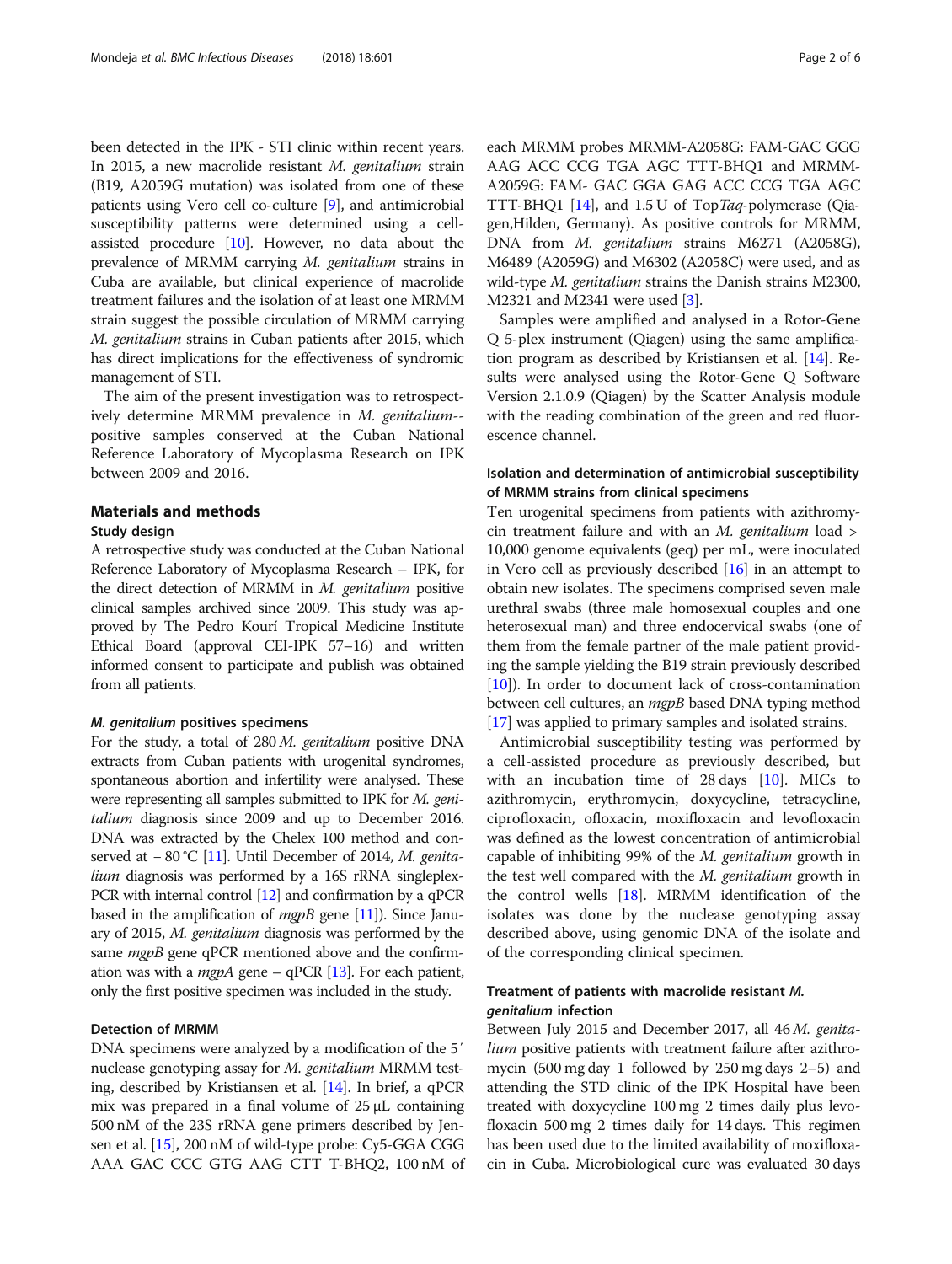after treatment using the same PCR methodology as used for the primary diagnosis.

## Statistical analysis

The statistical comparisons between the frequency of resistant M. genitalium in each year of the study and for the proportion of MRMM between men and women was compared with Fisher's exact test with p for trend (two-sided  $p$  values). Differences with  $p < 0.05$  were considered statistically significant (StatsDirect version 3.1.14 (StatsDirect Ltd., Cheshire, UK)).

# Results

#### Distribution of M. genitalium positive patients

Of the 280 M. genitalium positive patients, 100 (35.7%) were men and 180 (64.3%) were women (Fig. 1).

#### Prevalence of MRMM in the clinical specimens

Of the 280 samples analysed, 202 (72%) were amplifiable by the MRMM qPCR. Of these 202, 138 (68%; 95% CI 57–81%) were identified as wild-type genotype (macrolide susceptible) and 64 (32%; 95% CI 24–40%) were identified as carrier of mutant genotypes. MRMM was not detected in any of the 65 successfully amplified samples collected between 2009 and 2013 0% (95% CI: 0–6%). In contrast, MRMM was detected in 64 of 137 clinical samples 47% (95% CI: 39–55%) collected since 2014 with a dramatic increase to 90% (95% CI: 76–96%) in 2016 ( $p < 0.0001$ ,  $p < 0.0001$  for trend) (Fig. 2).

No differences between the MRMM prevalence in men and women were detected ( $p = 0.88$ ).

#### Genotype distribution among MRMM positive samples

Out of a total of 64 MRMM positive samples, 52 samples (81%) were identified as A2058G/A2059G and 12



(19%) as A2058C/T. The latter genotype was more commonly found in female than in male specimens.

# Antimicrobial susceptibility pattern of MRMM strains from clinical specimens

Of the ten M. genitalium positive specimens, only three were capable of growing in the Vero cell culture and yielded new isolates. The B25 and B26 strains were isolated from a male couple and showed the same mgpB type (not previously described and denominated Cuba3; Acc# MH407699). The B30 strain was isolated from the female partner of the male patient yielding the B19 isolate previously reported  $[10]$  $[10]$ . The B30 strain showed an identical mgpB type to that of the B19 strain (genotype 4). For all three isolates, the same *mgpB* type was detected from isolate and the corresponding clinical specimen.

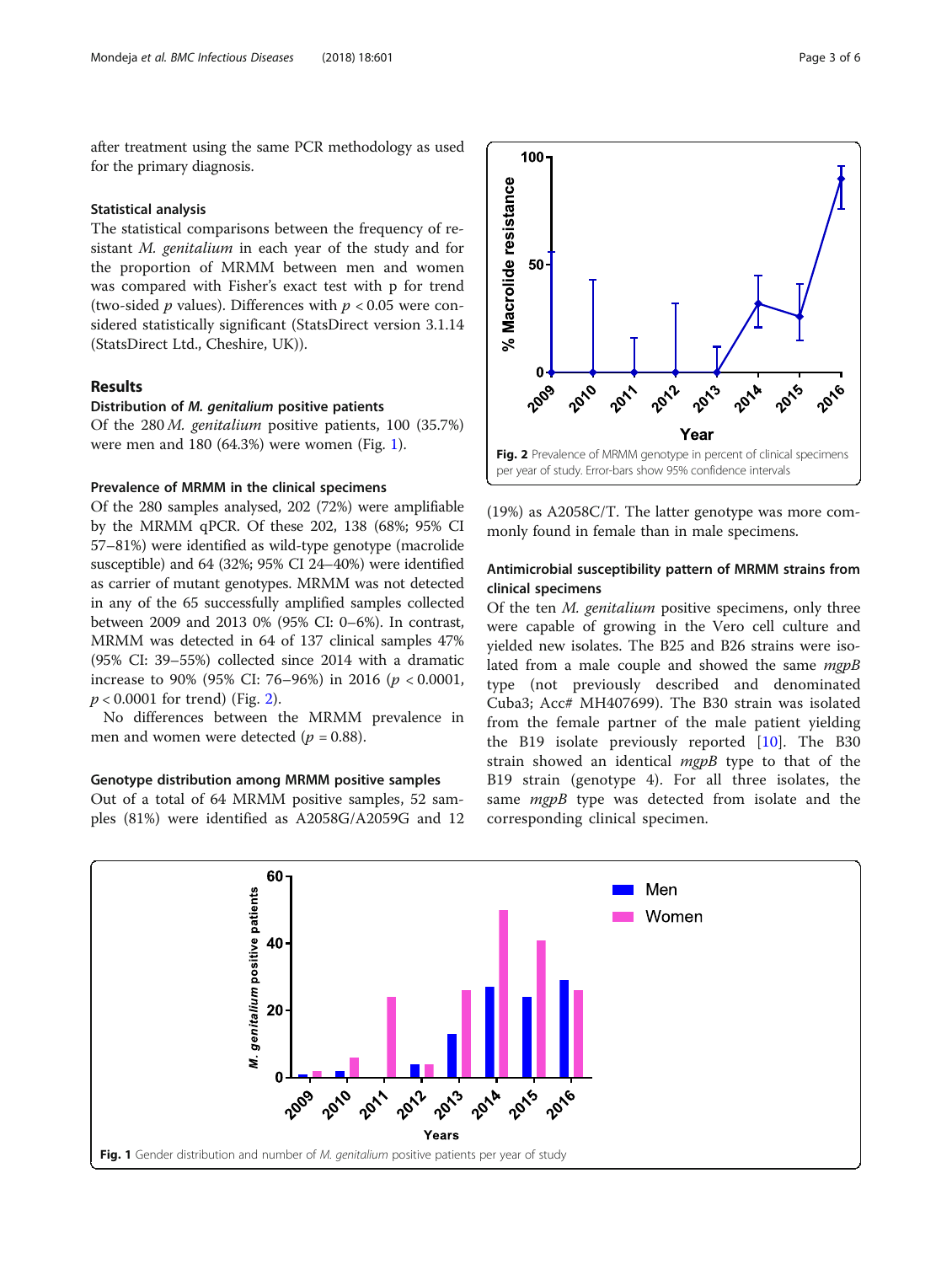The three new clinical M. genitalium isolates were resistant to macrolides with a MIC value of > 8 mg/L. MIC values for tetracyclines were 0.5–2 mg/L and for quinolones, a MIC of 0.125 mg/L was found for moxifloxacin (Table 1).

All the isolates and the corresponding clinical specimen were identified as MRMM A2058G/A2059G by the 5' nuclease assay and as A2059G by sequencing (Table 1) clearly confirming the good concordance between detection of MRMM by the molecular assay and the demonstration of a phenotypic resistance in vitro in the cell-assisted assay as well as in vivo documented by macrolide treatment failure.

# Treatment of patients with macrolide resistant M. genitalium infection

All 46 cases with azithromycin treatment failure were found to carry M. genitalium with MRMM. Dual therapy with doxycycline and levofloxacin for 14 days eradicated M. genitalium from all patients as documented by PCR 30 days after treatment.

# **Discussion**

The emergence of MRMM in *M. genitalium* in several countries is a worrying reality. For several years, this sexually transmitted pathogen has been underestimated as responsible for STI syndromes in men and women. In the Unites States Center for Diseases Control STI treatment guidelines the infection got attention with a separate chapter for the first time in 2015 [[19\]](#page-5-0). In 2016 the European guideline on Mycoplasma genitalium infections was published as the first international guideline addressing diagnosis and treatment [[20\]](#page-5-0). This was the first step to harmonize the international recognition and treatment of M. genitalium as an STI.

Since 2004, M. genitalium infections have been studied at IPK, and diagnosis was established in 2009 as part of an aetiological surveillance of STIs in Cuba. For many years, empiric treatment with macrolides and tetracyclines was used for the control of mycoplasma and chlamydia infections. In 2001, Cuba implemented syndromic management of STI, and the 1 g single dose azithromycin treatment became the recommended treatment for non-gonococcal urogenital infections in men and women. At this time, few studies were available that after 2008 [[2\]](#page-5-0).

In the present investigation, we have determined the presence of MRMM in M. genitalium in Cuban clinical specimens archived since 2009, nine years after the initiation of azithromycin syndromic treatment of urogenital syndromes, and until 2016. From our data, it appears that M. genitalium with MRMM was very rare in Cuba before 2014. However, the number of analysed M. genitalium positive samples between 2009 and 2013 was relatively low, so it is difficult to make definite conclusions. Nevertheless, the explosion in the prevalence of M. genitalium with MRMM reaching 90% in 2016 is extremely worrying and threatening the current recommended syndromic management. In Cuba, more than 4000 cases of urogenital syndromes (lower abdominal pain, vaginal discharge and urethral syndrome) are reported to the Ministry of Public Health every year. However, it is not common that M. genitalium tests are ordered, even when macrolide treatment has failed. This finding is very similar in other countries and is partly due to lack of awareness among clinicians, but also due to lack of testing availability in many settings.

The genotyping assay used for MRMM detection was able to characterise more than 70% of the M. genitalium positive specimens, compared with 94.5% reported in the original paper by Kristiansen et al. [[14](#page-5-0)]. However, when we analysed samples from 2016, 15 of the 17 non-amplified specimens were successfully re-amplified by the mgpB qPCR. These samples showed an M. genita $lium$  load  $<1000$  geq/mL which may explain the failure of amplification in the genotyping assay. Other factors such as destruction of DNA, even when conserved at -80 °C, could be playing a role in the success of the genotyping assay, as has been shown for another M. gen*italium* molecular test  $[21]$  $[21]$ . Unfortunately, it was not possible to provide information about the exact positions of the MRMM as the method applied did not provide this level of discrimination. Most of the samples were used up for culture attempts and additional PCRs for MRMM was not possible. In Cuba, Sanger sequencing is difficult and expensive and consequently, a qPCR for the detection of MRMM directly from the clinical samples

Table 1 Minimal Inhibitory Concentrations (MICs) for the three MRMM carrying Cuban M. genitalium isolates as determined by a modified cell-culture-based method

| M. genitalium isolates |            | MIC VALUES (mg/L) |                                                                                                      |    |  |     |       |     |
|------------------------|------------|-------------------|------------------------------------------------------------------------------------------------------|----|--|-----|-------|-----|
|                        | MRMM       |                   | Azithromycin Erythromycin Ciprofloxacin Ofloxacin Levofloxacin Moxifloxacin Tetracycline Doxycycline |    |  |     |       |     |
| <b>B25</b>             | A2059G > 8 |                   | > 8                                                                                                  |    |  |     | 0.125 | 0.5 |
| <b>B26</b>             | A2059G > 8 |                   | > 8                                                                                                  |    |  | 0.5 | 0.125 | 0.5 |
| <b>B30</b>             | A2059G > 8 |                   | > 8                                                                                                  | 8. |  |     | 0125  | 0.5 |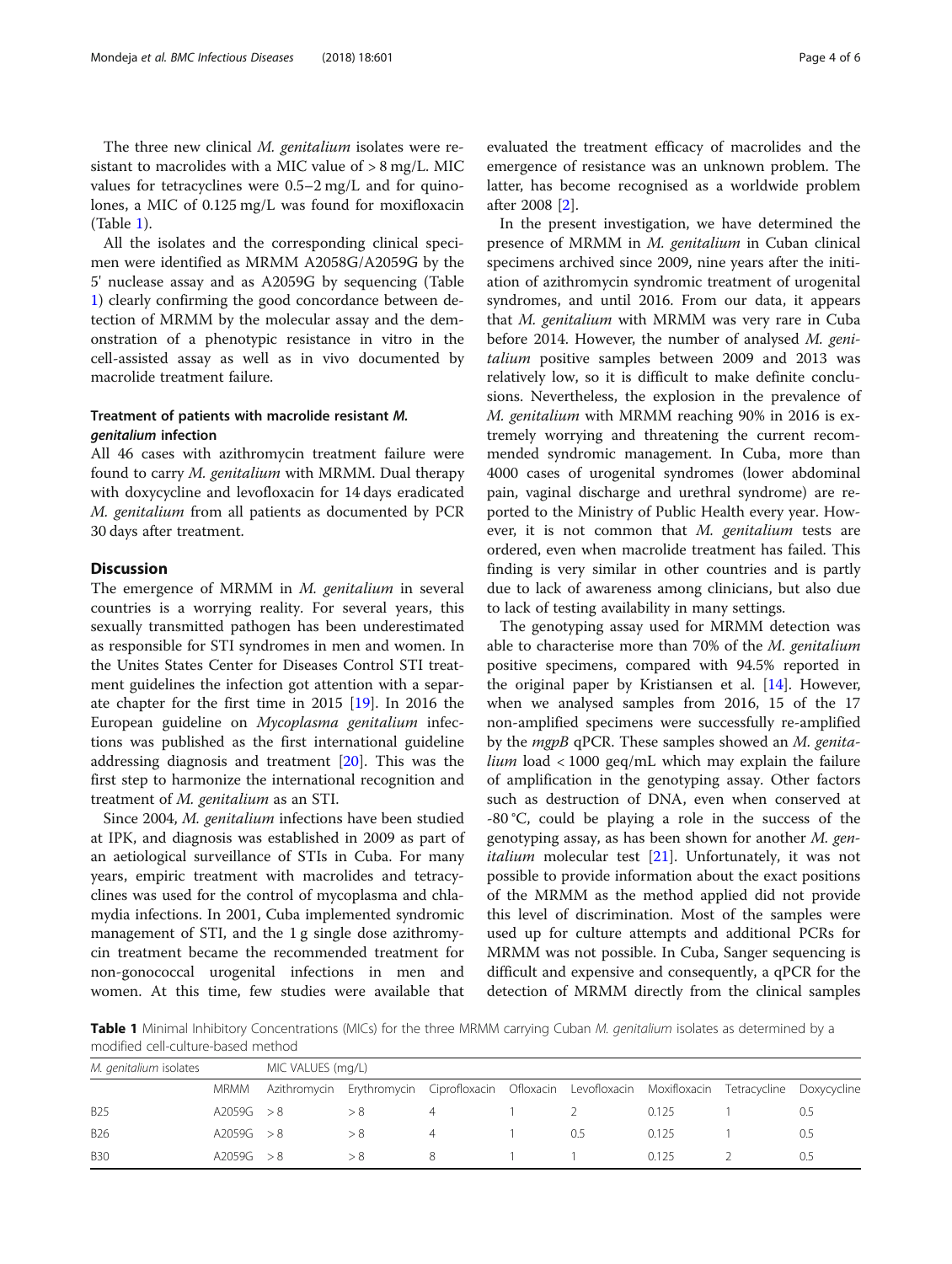The three new Cuban M. genitalium strains isolated from samples with MRMM have an antimicrobial resistance profile with susceptibility to tetracyclines and moxifloxacin according to CLSI guidelines for M. *pneumoniae*  $[22]$  $[22]$ . The patient from whom the B25 strain was isolated is a Cuban man living in Switzerland, where he was infected, diagnosed and treated for M. genitalium. His Cuban male partner never lived outside of Cuba and was infected after unprotected sex during a visit of patient B25. Thus, introduction of the MRMM M. genitalium strain from Europe is the most plausible explanation, and confirmation of the same  $mgpB$  type (Cuba3) in clinical samples and MRMM strains, support this. Fortunately, both the B25 and B26 strains were susceptible to doxycycline and the patients were cured after combined treatment with doxycycline and levofloxacin for 14 days. The B30 female patient was a woman having had sex with foreign men and she was the sexual contact reported by the B19 male patient described in our previous study [[10\]](#page-5-0) at the time of M. genitalium diagnosis. The same  $mqpB$  type (type 4) was found in the clinical specimens and isolated strains B19 and B30, reaffirming the sexual transmission between the partners. However, it is impossible to determine if the MRMM strain was imported or not. Both patients were cured with levofloxacin plus doxycycline.

All three new isolates showed phenotypic resistance to macrolides. In these cases, a total concordance between the 5'nuclease genotyping assay, the macrolide resistance pattern determined by the Vero cell culture assay, and clinical and microbiological failure of azithromycin treatment was documented. This fact reaffirm the utility of the genotyping assay to predict azithromycin treatment failure in patients infected with M. genitalium when MRMM are detected. Unfortunately, no isolates with MRMM were obtained from the seven other clinical specimens inoculated in Vero cells.

In this investigation, the overall macrolide resistance rate was 32% but with all of the resistant strains detected within the last three years of the study. The A2058G/A2059G was the most frequently detected MRMM genotype detected in M. genitalium positives specimens as in most other studies. Comparable rates of macrolide resistance have been reported recently from Denmark [\[4\]](#page-5-0), United Kingdom [[6](#page-5-0)], and Australia [\[8](#page-5-0)], where the prevalence of macrolide resistance–associated mutations was 40, 41 and 43%, respectively. These studies also found similar distributions of the most common A2058G and A2059G mutations but did not see the same dramatic increase in the prevalence of MRMM strains. The A2058C/T was detected in 19% of Cuban MRMM specimens. Unfortunately, neither of the isolated strains had this mutation pattern but no influence on the MICs values for macrolides have been recorded in other investigations for the different mutation-types [[2](#page-5-0), [3\]](#page-5-0).

Based on the findings reported here, a new molecular diagnostic strategy for M. genitalium at IPK has been established since January 2017. In this strategy, we use the *mgpB* qPCR as screening test and positive specimens are immediately confirmed by the 5'nuclease genotyping assay and by the *mgpA* qPCR for *mgpB* positive samples with less than 1000 geq/mL. This approach is in accordance with the European guideline on M. genitalium infections [[20\]](#page-5-0) where determination of MRMM is recommended for all M. genitalium positive samples.

The prevalence of MRMM carrying M. genitalium strains has been high after 2014 in Cuba. Since 2015, all M. genitalium positive patients with MRMM seen at the STD clinic at the IPK Hospital have demonstrated treatment failure after azithromycin. In these 46 cases, MRMM M. genitalium was successfully eradicated with a 14-days second-line combined therapy of levofloxacin plus doxycycline (Orestes Blanco, unpublished). This regimen has been used due to the limited availability of moxifloxacin in Cuba and may be applicable elsewhere. The choice of this combination regimen was based on the synergistic in vitro activity of doxycycline and moxifloxacin in fluoroquinolone susceptible M. genitalium strains [[23\]](#page-5-0). Experimental work documenting the synergy between levofloxacin and doxycycline is currently underway. The high efficacy was somewhat unexpected as doxycycline monotherapy has a microbiological cure rate of approximately 30% and that of levofloxacin monotherapy is rarely exceeding 50% [\[24](#page-5-0)].

No data about MRMM prevalence in other Latin-American countries are available, but it will probably be found at a similar rate in countries with similar macrolide treatment strategy for STIs as Cuba.

# **Conclusions**

The results obtained in this investigation showed for the first time the rapid emergence and high prevalence of MRMM carrying M. genitalium strains in Cuban patients. No data about macrolide failure in syndromic STI management outside IPK are available, but macrolide resistance in M. genitalium-infected Cuban patients could be an underestimated health problem. We suggest that Cuban guidelines for STI treatment are modified to include testing for M. genitalium and detection of macrolide resistance–mediating mutations at least in patients failing syndromic treatment to ensure that in these cases the treatment will be guided by the aetiological diagnosis.